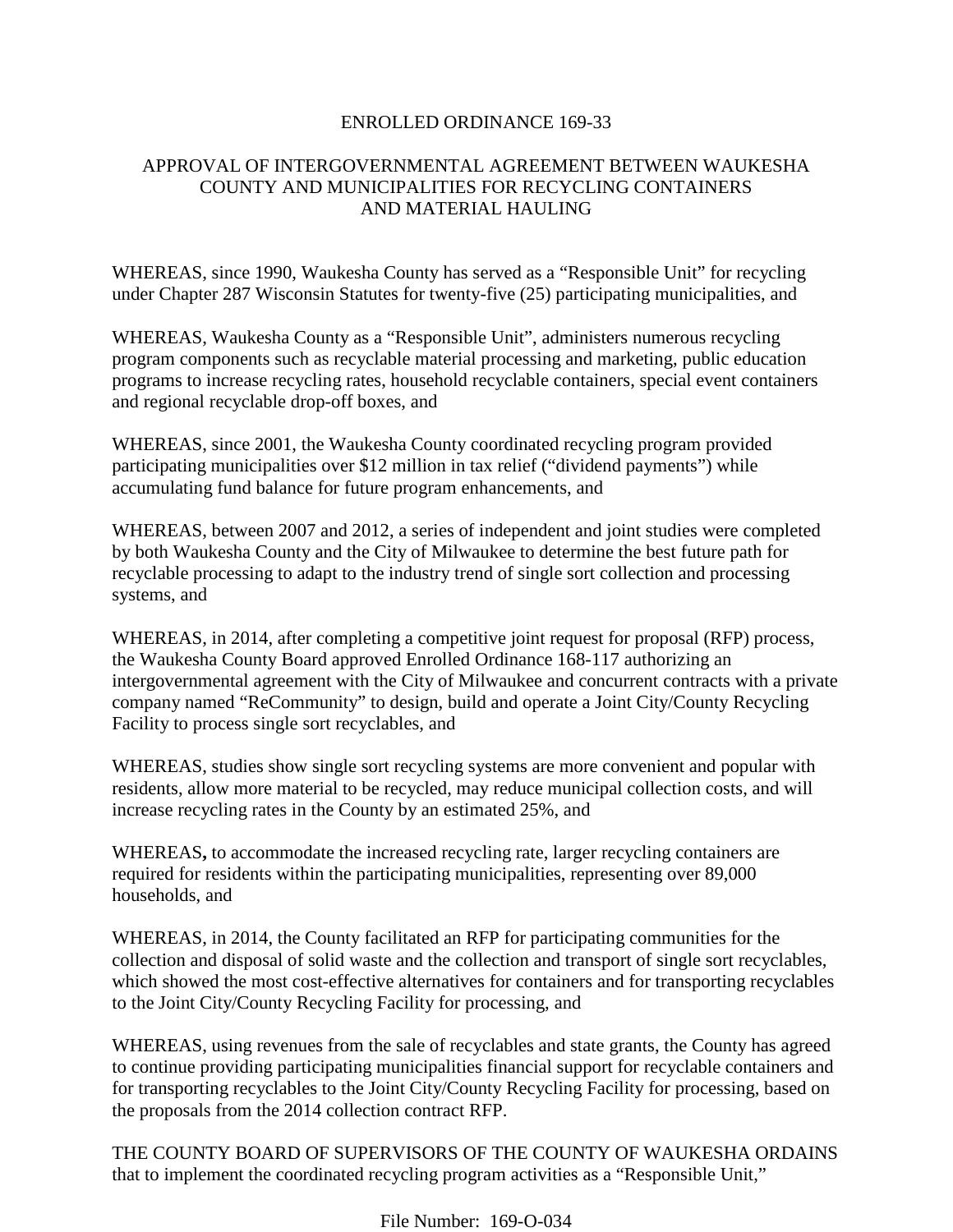Waukesha County will enter into intergovernmental agreements with participating municipalities for recycling containers and material hauling needs under the program.

BE IT FURTHER ORDAINED that cost associated with recycling containers and material hauling will be detailed in the annual Waukesha County Budget.

BE IT FURTHER ORDAINED that the County Executive or designee may execute the Intergovernmental Agreement to support municipal costs for recycling containers and hauling on behalf of Waukesha County.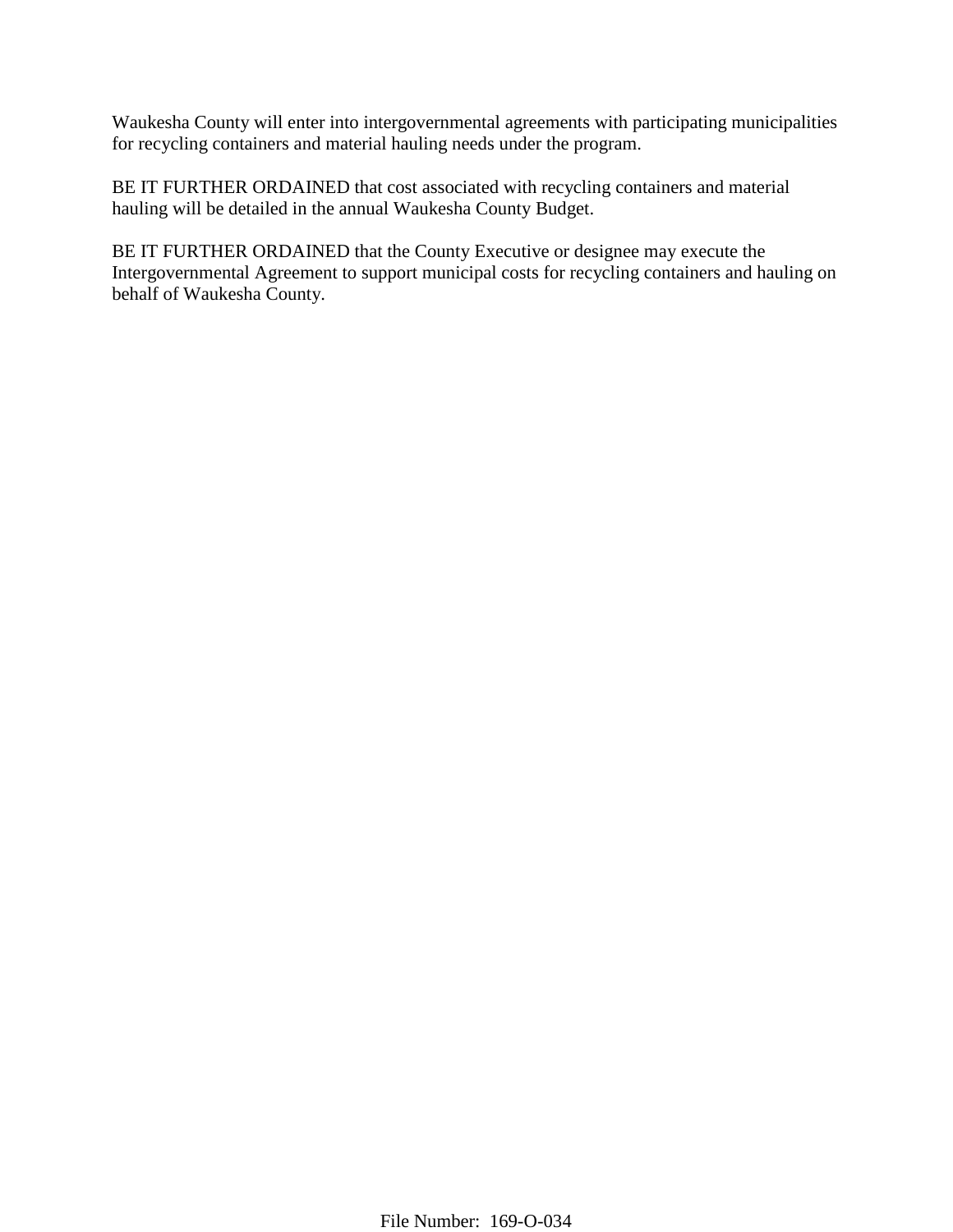# APPROVAL OF INTERGOVERNMENTAL AGREEMENT BETWEEN WAUKESHA COUNTY AND MUNICIPALITIES FOR RECYCLING CONTAINERS AND MATERIAL HAULING

Presented by: Land Use, Parks Approved by: Approved by: & Environment Committee **Executive Committee Finance Committee**  $\epsilon$ Walter L. Kolb, Chair Paul L. Decker, Chair A. Heinrich, Chair James Eric Highum Iím Batzk Lames A. Heinrich  $\omega$ Walter L. Kolb Richard Morris er Grant David W. Swan **Larry Nelson** Eric Highum Peter M. Wolff Duane E. Paulson Pauling T. Jaske Gilbert W. Yerk Steve Whittow Schellinger David D. Zimmermann Thdmas William J. Zaborowski The foregoing legislation adopted by the County Board of Supervisors of Waukesha County, Wisconsin, was presented to the County Executive on: Date:

Kathleen Novack, County Clerk

The foregoing legislation adopted by the County Board of Supervisors of Waukesha County, Wisconsin, is hereby:

Approved: Vetoed:

 $7 - 24 - 14$ Date:

Daniel P. Vrakas, County Executive

169-O-034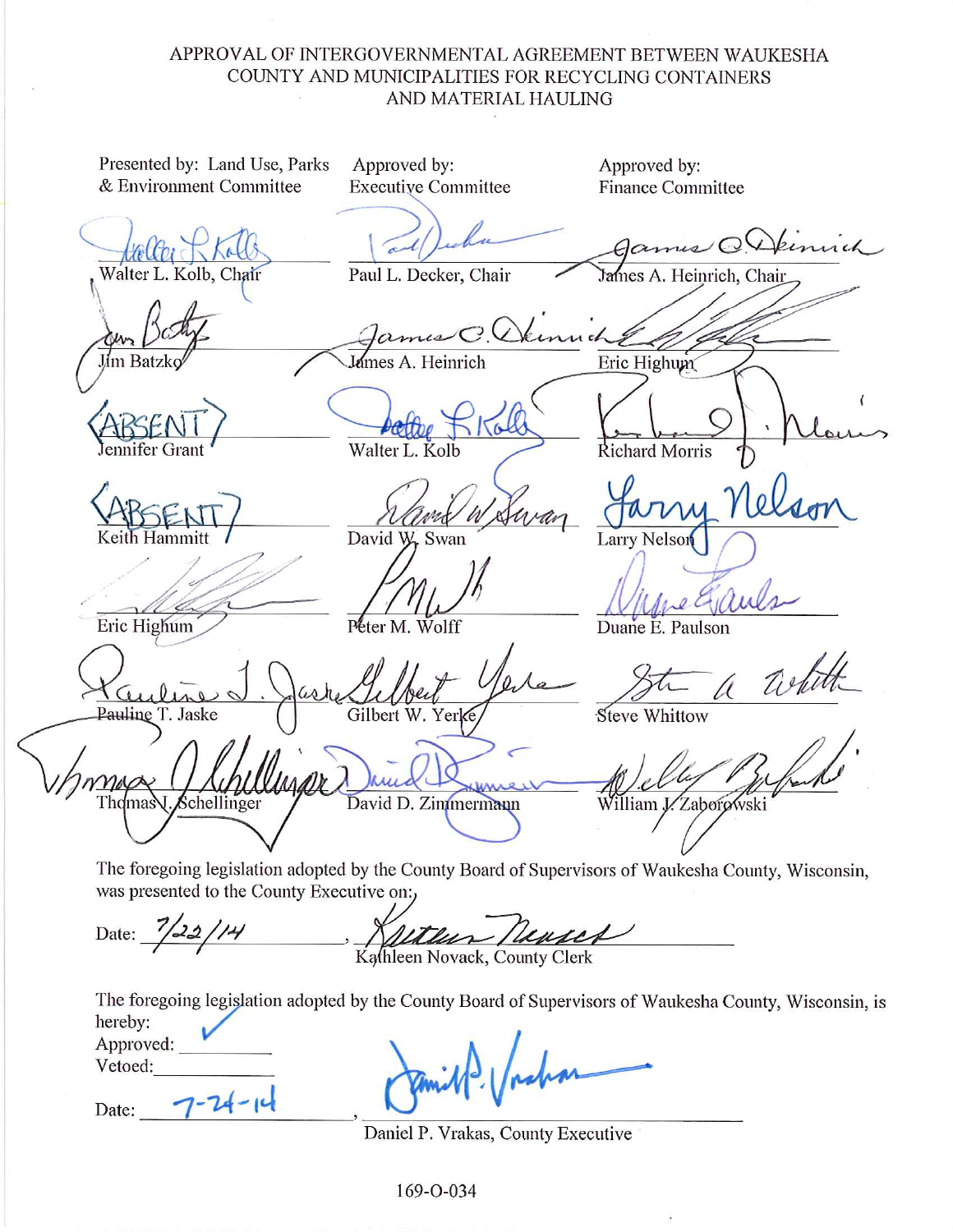Daniel P. Vrakas **County Executive** 



# **RECYCLING AGREEMENT**

# To Support Municipal Costs for Recycling Containers and Hauling

THIS RECYCLING AGREEMENT is between Waukesha County - Department of Parks and Land Use ("County") and the [insert Municipality Name] ("Municipality").

WHEREAS, since 1990, the County has served as a "Responsible Unit" ("RU") for recycling under Chapter 287 Wisconsin Statutes for twenty-five (25) participating communities, including the Municipality, and;

WHEREAS, the public/private partnership at the County-owned Material Recovery Facility ("MRF") in Waukesha has allowed the County to provide participating communities over \$12 million in tax relief ("dividend payments") and numerous services at no cost, such as recyclable processing, public education programs, household recyclable containers, special event containers and regional recyclable drop-off boxes, and:

WHEREAS, between 2007 and 2012, a series of independent and joint studies were completed by both the County and the City of Milwaukee ("City") to determine the best future path for recyclable processing to adapt to the industry trend of single sort collection and processing systems, and

WHEREAS, in 2014, after completing a competitive joint request for proposal (RFP) process, the County and City executed an intergovernmental agreement and concurrent contracts with a private company named "ReCommunity" to design, build and operate a Joint City/County MRF in Milwaukee, which is scheduled to begin processing single sort recyclables for both communities in early 2015, and;

WHEREAS, studies show single sort recycling systems are more convenient and popular with residents, allow more material to be recycled, may reduce municipal collection costs, and will increase recycling rates in the County by an estimated 25%, and;

WHERAS, to accommodate the increased recycling rate, larger recycling containers are required for residents within the participating communities, representing over 89,000 households, and;

WHEREAS, in 2014, the County facilitated an RFP for participating communities for the collection and disposal of solid waste and the collection and transport of single sort recyclables, which showed the most cost-effective alternatives for containers and for transporting recyclables to the Milwaukee MRF for processing, and;

WHEREAS, using revenues from the sale of recyclables and state grants, the County has agreed to provide participating communities financial support for recyclable containers and for transporting recyclables to the Milwaukee MRF for processing, based on the proposals from the 2014 collection contract RFP.

NOW THEREFORE, in consideration of these premises, the County (serving as the RU), and the Municipality (serving as a program partner), hereby agree as follows:

> Waukesha County Department of Parks and Land Use - Land Resources Division 515 W. Moreland Blvd AC 260 Phone: 262-896-8300 Fax: 262-896-8298

File Number:  $169-0-034$ 

Page 1

3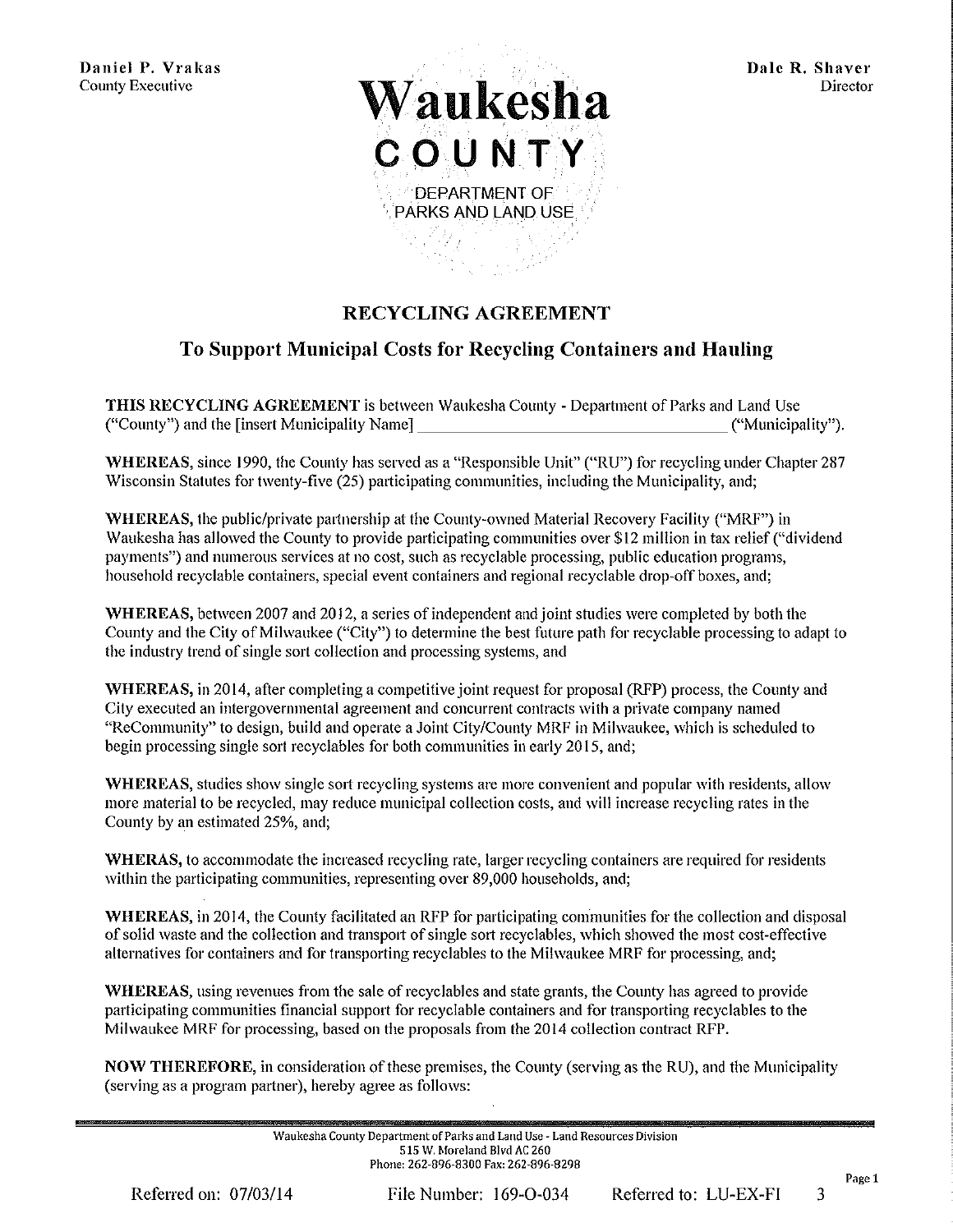#### 1. **Recycling Containers.**

(a) County Financial Support. By June 1 of each year, the County shall pay to the Municipality [\$5.28 for 96-gallon or \$2.64 for 32-gallon] per household per year to support the cost of a new recyclable container for each household/unit served by the Municipality for collection of single sort recyclables. This annual payment is based on container size and the number of households/units served over a 10-year period. The number of households/units served is based on local contract hauler reports as of February 1<sup>st</sup> of each year. The community may apply this payment toward the purchase, lease or lease-to-own option for a new recycling container. The County does not provide any financial support for refuse containers.

(b) Container Standards and Education. The financial support under (a) above is contingent on the Municipality using recycling containers that meet County standards for color and in-mold educational labeling, and the Municipality requiring the contracted hauling company to distribute educational materials to each household with delivery of the new recycling containers. The County will provide all educational materials at no cost to the Municipality.

(c) Container Maintenance. The Municipality shall be responsible for all costs associated with maintaining and replacing all damaged or missing recycling containers. All recyclable containers generally come with a 10-year warranty, for parts only. The Municipality may include container maintenance in their hauling contracts.

#### $2.$ **Transportation of Recyclables.**

(a) Delivery to Milwaukee. The Municipality shall, through their hauling contract, require all collected recyclables to be delivered to the Joint City/County MRF located at 1401 W. Mt. Vernon Ave, Milwaukee.

(b) County Financial Support, By June 1 of each year, the County shall provide the Municipality \$ [cost difference to direct haul as a not to exceed amount, geographically adjusted] per year to offset additional costs to the Municipality for hauling recyclables to the above noted Milwaukee address compared to delivering to the Waukesha County MRF at 220 South Prairie Avenue, Waukesha. Said payment amount is based on the Municipality's executed hauling contract, and shall be subject to annual adjustment in accordance with the Consumer Price Index for the Milwaukee-Racine Metro Area (All Items = All Urban Wage Earners and Clerical Workers, published by the US Department of Labor, Department of Labor Statistics.), not to exceed limits stated in the hauling contract.

#### 3. Miscellaneous.

(a) Authority and Responsibilities. Nothing in this Agreement forfeits any RU rights and responsibilities of the County, or any other Municipality or County authorities under state or local laws. The County remains responsible for implementing a recycling education program for residents of the Municipality and for complying with other requirements of an "effective recycling program" under Chapter 544 Wisconsin Administrative Code.

(b) Record Keeping and Reporting. The Municipality shall keep records and, through an Internetbased County reporting system, provide annual data required to complete DNR Recycling Grant application and annual reports within County deadlines. The Municipality shall also, through their hauling contracts, require their contractor to keep records and provide the necessary data and reports to the County to administer this Agreement and maintain compliance with applicable program requirements.

(c) Future Dividend Payments. It is understood that future County recycling dividend payments to the Municipality, above those described in this Agreement, are dependent on recycling markets, processing contracts and the program fund balance. The County will notify the Municipality at least one (1) year prior to any proposed reduced budget for dividend payments.

Waukesha County Department of Parks and Land Use - Land Resources Division 515 W. Moreland Blvd AC 260 Phone: 262-896-8300 Fax: 262-896-8298

Page 2

 $\overline{4}$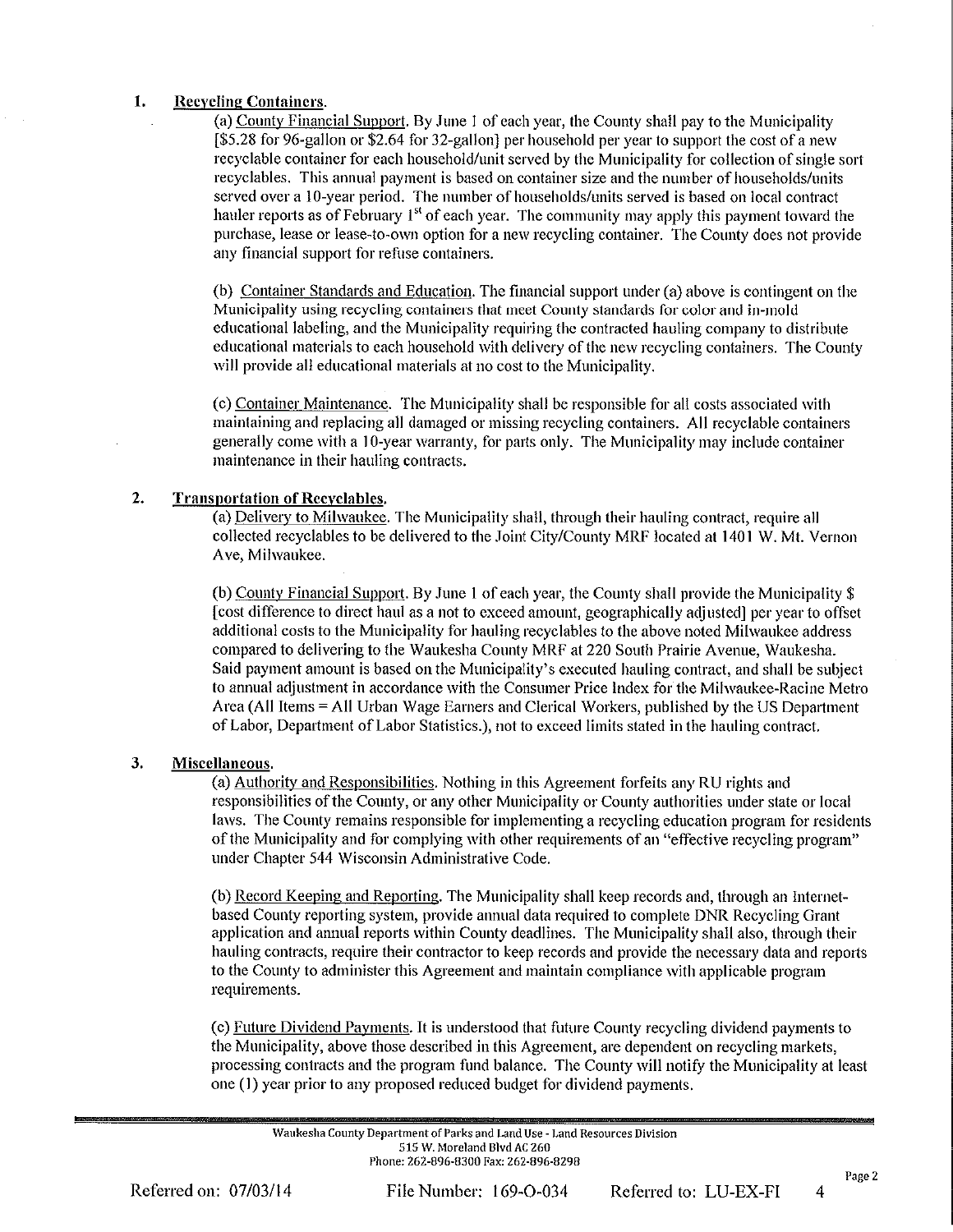$\overline{4}$ . Effective Date and Term. Upon execution by both parties, this Agreement shall become effective on January 1, 2015 [or insert the date of the Municipality executing a collection contract for single sort recyclable collection, which ever is later], and shall remain in effect until January 1, 2025, unless otherwise terminated in writing by either party upon a one (1) year notice to the other party.

### **WAUKESHA COUNTY:**

| By:<br><u> 1989 - Andrea Stadt Britain, amerikansk politiker (</u> | Date: |
|--------------------------------------------------------------------|-------|
| Dale R. Shaver, Director - Department of Parks and Land Use        |       |
| <b>MUNICIPALITY NAME:</b>                                          |       |
| Authorized Representative:                                         | Date: |
| Printed name/title:                                                |       |

File Number: 169-O-034

Page 3

5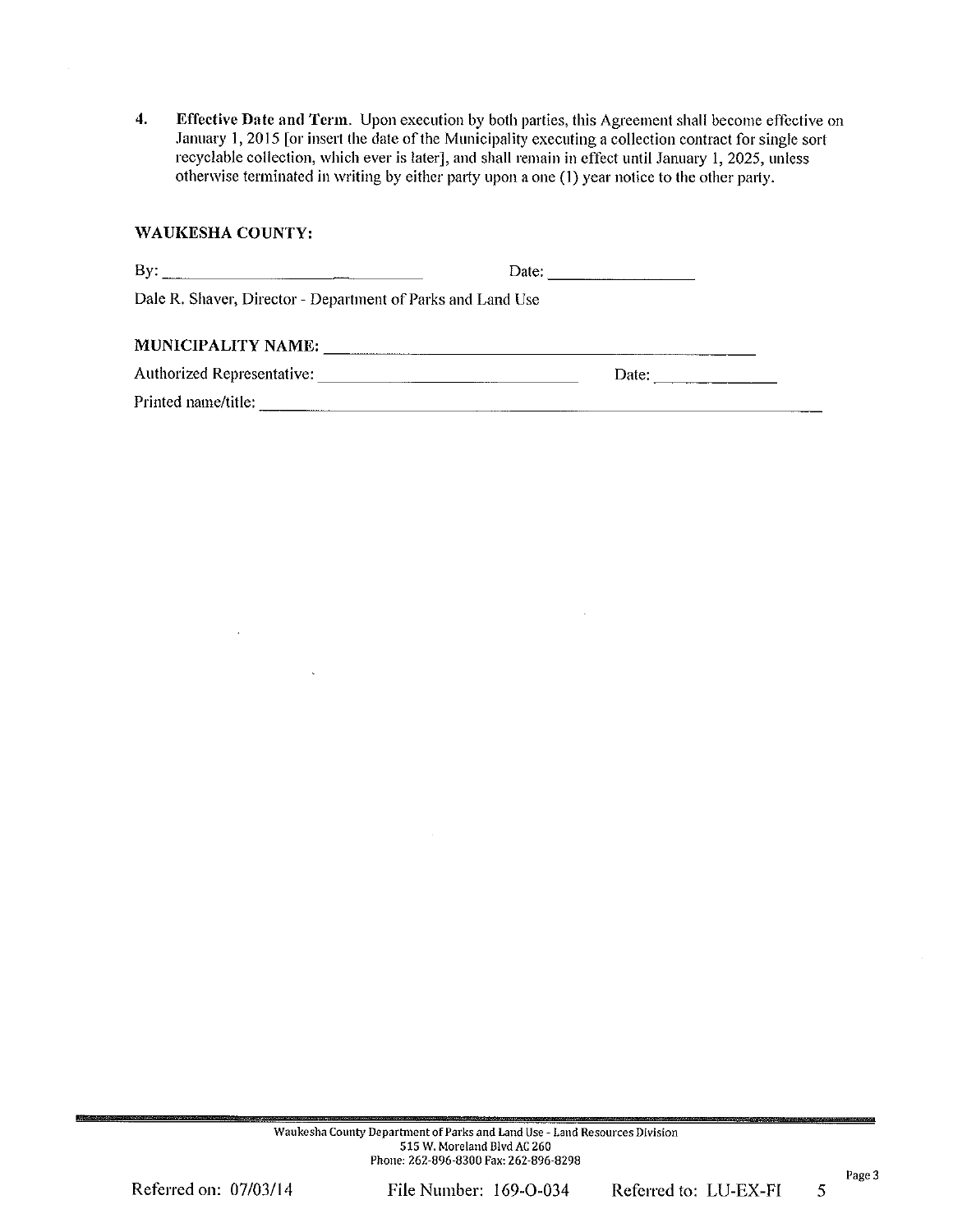# **FISCAL NOTE**

# APPROVAL OF INTERGOVERNMENTAL AGREEMENT BETWEEN WAUKESHA COUNTY AND MUNICIPALITIES FOR RECYCLING CONTAINERS AND MATERIAL **HAULING**

Earlier this year, the Waukesha County Board approved an agreement with the City of Milwaukee to design, build and operate a Joint City/County Material Recycling Facility (MRF) capable of processing single sort recyclables. This would eliminate the need for households to separate materials, and has been demonstrated to result in a higher proportion of household waste being recycled. In Waukesha County, the various communities are responsible for collecting recyclable material and hauling it to a processing facility.

This ordinance authorizes the Waukesha County Executive or designee to enter into agreements with the twenty-five participating communities in the County coordinated recycling program to support the cost of collecting recyclable materials after the change to a single stream system in 2015. This support would occur in two areas: Acquisition of new recycling containers and transportation of recyclables to the Joint City/County Materials Recycling Facility located in the City of Milwaukee.

Recycling Containers: Conversion from the current dual stream to a single stream collection system will require an investment in new recycling containers. Depending on the collection method used by a given community, this would be either a 96 or 32 gallon container. The agreement calls for the County to provide support of \$5.28 per household per year for 96 gallon containers or \$2.64 per household per year for 32 gallon containers for a ten year period. The payment would be included in the annual recycling dividend payment. The 2015 Parks and Land Use Department MRF Enterprise Fund Budget Proposal will include \$490,000 for this purpose.

Transportation of Recyclables: Currently, the participating communities haul recyclable material to the County facility at 220 South Prairie Avenue in Waukesha. Under this agreement the County would provide a payment to communities to subsidize the additional cost of transporting the material to Milwaukee. This support will vary by each participant's geographical location, and will be adjusted annually for inflation over a ten year period. The 2015 Parks and Land Use Department MRF Enterprise Fund Budget Proposal will include \$310,000 for this purpose. which would also be a component of the annual dividend. The alternative would be for the County to convert its current facility to a transfer station, which the Department estimates would cost about \$607,000 per year to operate at a loss of about \$300,000 per year to the County MRF Enterprise Fund.

Both these items, totaling \$800,000 in 2015, would be in addition to the annual dividend based on the sale of recycled materials, to be funded by past and future additions to the MRF fund balance. The ongoing cost of this support will be subject to approval by the County Board as part of the annual budget appropriation process.

Lamonce M. Dull

Lawrence M. Dahl **Accounting Services Manager** 

| Referred on: 07/03/14 | File Number: 169-O-034 | --------------<br>Referred to: $LU - EX - FI$ |
|-----------------------|------------------------|-----------------------------------------------|
|                       |                        |                                               |